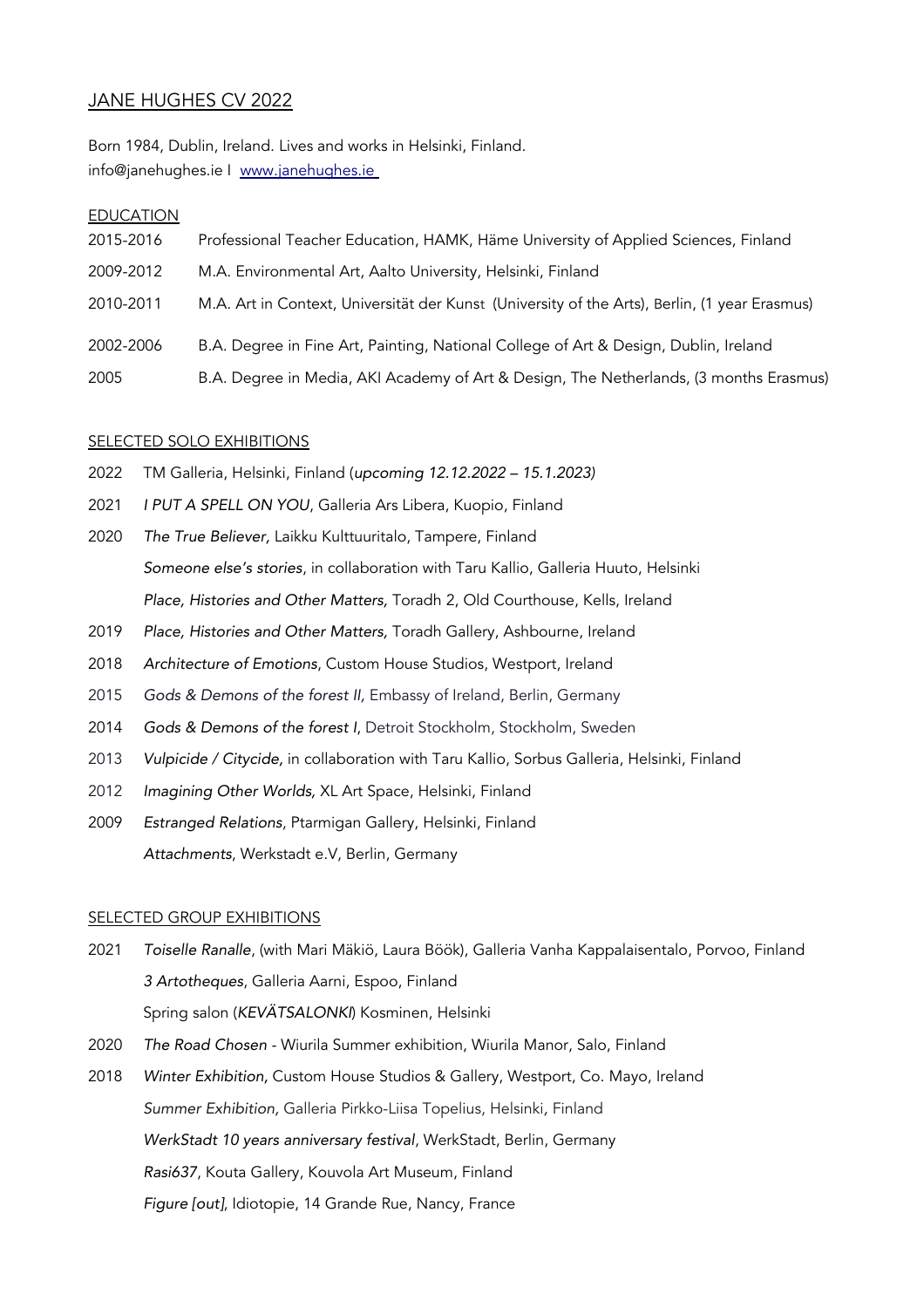# JANE HUGHES CV 2022

- 2017 Surveyor Exhibition, Solstice Arts Centre, Navan, Co. Meath, Ireland Window Screenings, Embassy Gallery, Edinburgh, Scotland Transitions Ep.2: Excavations, Dada Post, Berlin
- 2016 Faraway Longing, Embassy of Ireland, Berlin
- 2015 Landscape Metropolis, Rathenau Hallen, Kunst am Spreeknie festival, Berlin Identity & other Myths, Garage Theatre, Co. Monaghan, Ireland
- 2014 Young Artist's Triennale, Culture Centre Poleeni, Pieksämäki, Finland Metamorphilia-Metamorphobia, Kaņepes Kulturas Centrs, Riga, Latvia Threshold, Kunsthalle am Hamburger Platz, Berlin
- 2013 Neither here nor there II, Galway Arts Centre, Galway, Ireland Financial Times, Mustarinda, Finland Vulpicide (Mediabox), Galerie Toolbox, Berlin, Germany Neither here nor there: Contemporary Irish, Grimmuseum, Berlin
- 2012 Künstler Salon Murid Bosh, Kunsthalle M3, Berlin New Horizons:Landscape & the Contemporary Romantic, Kunstraum T27, Berlin
- 2011 Social Movement Generator, Dr. Fahimi, Boheme Precaire, Dortmund, Germany Destruction-construction, TM20, Tape Modern, Berlin
- 2010 Borders, Neukoelln Import, Kunsthaus Tacheles, Berlin, Germany Kipu (Pain), Kereva Art Museum, Finland Checkbounds, Stattbad, Wedding, Berlin Vereslihalla, Galleria Kandela, Helsinki, Finland
- 2009 Made in Berlin, Kaliningrad State Art Gallery, Russia & Deutsch-Russiches Haus, Kaliningrad, RU

#### **RESIDENCIES**

- 2022 Tyrone Guthrie Award for artist residency, Meath County Council, IE
- 2021 Áras Éanna Arts Centre, Inis Oirr Island, Co. Galway, IE
- 2021 Tuulensuu Ateljeetalo, Viitasaari, FI
- 2020 Aspan Ateljee, (SKJL) Lohja, FI
- 2019 Achill Island residency award, Achill Heinrich Böll Association, Co. Mayo, IE
- 2015 Ateljé Stundars, Artist in Residence awarded by KulturÖsterbotten, FI
- 2014 RUD, Artist in Residence, SE
- 2013 Mustarinda, Artist in Residence, FI
- 2010 Environmental Art TaiK & BioArt society, Kilpisjärvi Biological Station, FI
- 2009 SIM Artist in Residence, Reykjavík, IS